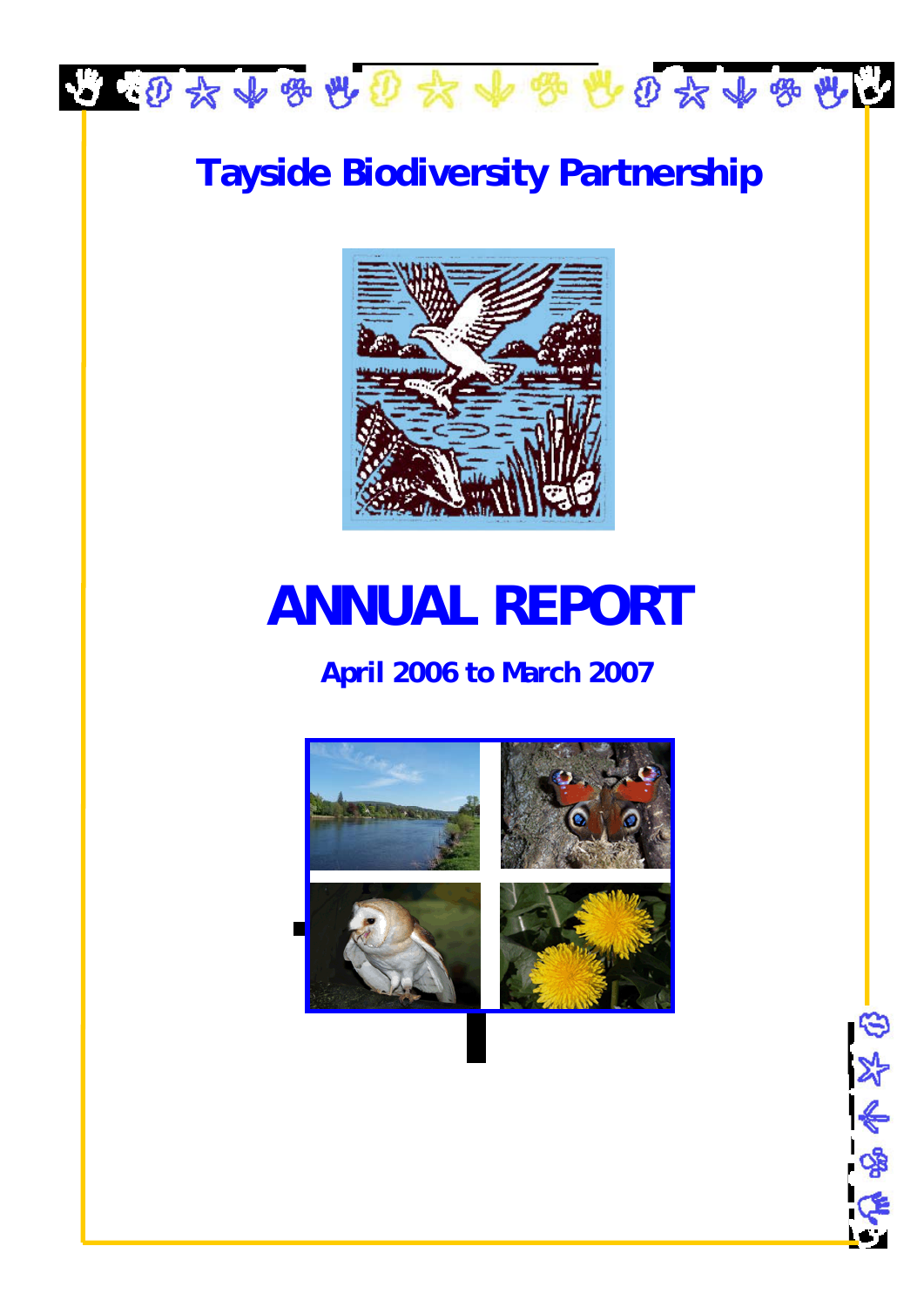

#### **TAYSIDE BIODIVERSITY CO-ORDINATOR'S ANNUAL REPORT 2006-07**

*This report is compiled to fulfil grant aid conditions and is therefore intended primarily for SNH. Newsletters, leaflets and website information are available which report more widely on Partnership contributions to the local biodiversity process.* 

#### **CONTENTS**

| Maintain the TBP Steering Group and Sub-Groups, Providing Direction and Guidance<br>Water and Wetlands<br>$\bullet$<br><b>Coasts and Estuaries</b><br>$\bullet$<br>Farmland (including Barn Owl Interest Group)<br>$\bullet$<br>Upland<br>$\bullet$<br>Urban and Built Environment (including Swift Interest Group)<br>$\bullet$<br>Woodland (including Red Squirrel Forum)<br>$\bullet$<br>Education<br>$\bullet$ |                 | $\overline{2}$    |
|--------------------------------------------------------------------------------------------------------------------------------------------------------------------------------------------------------------------------------------------------------------------------------------------------------------------------------------------------------------------------------------------------------------------|-----------------|-------------------|
| Promote Awareness and Enhancement of Biodiversity in Tayside<br>Presentations<br>$\bullet$<br>Publications<br>$\bullet$<br>Media<br>$\bullet$<br><b>Displays</b><br>$\bullet$<br>Website<br>$\bullet$<br><b>Scottish Biodiversity Forum</b><br>$\bullet$                                                                                                                                                           |                 | 6                 |
| Promote Community Involvement in Biodiversity Projects<br><b>SITA TBAF</b><br>$\bullet$                                                                                                                                                                                                                                                                                                                            |                 | 8                 |
| Promote Joint Working with Organisations within and outwith the TBP<br>Perth and Kinross Council<br>$\bullet$<br><b>Angus Council</b><br>$\bullet$<br><b>Dundee City Council</b><br>$\bullet$<br><b>Perthshire Housing Association</b><br>$\bullet$                                                                                                                                                                |                 | 10                |
| Promote Biodiversity in Public Bodies - the 'Building Better Biodiversity Programme'<br><b>LBAP Officers' Network</b><br>$\bullet$<br><b>Business and Biodiversity</b><br>$\bullet$<br><b>BARS</b><br>$\bullet$                                                                                                                                                                                                    |                 | 11                |
| Research and Co-ordination of 2 <sup>nd</sup> Tranche HAPs and SAPs                                                                                                                                                                                                                                                                                                                                                |                 | $12 \overline{ }$ |
| Training                                                                                                                                                                                                                                                                                                                                                                                                           |                 | 13                |
| Supporting the Tayside Biodiversity Partnership                                                                                                                                                                                                                                                                                                                                                                    |                 | 13                |
| <b>Thanks and Acknowledgements</b>                                                                                                                                                                                                                                                                                                                                                                                 |                 | 13                |
| <b>Further information</b>                                                                                                                                                                                                                                                                                                                                                                                         |                 | 13                |
| <b>Current Steering Group</b>                                                                                                                                                                                                                                                                                                                                                                                      | (Appendix 1) 14 |                   |
| Treasurer's Statement (yet to add)                                                                                                                                                                                                                                                                                                                                                                                 | (Appendix 2) 14 |                   |
| Project Priority Listing (Business Plan 2007-10)                                                                                                                                                                                                                                                                                                                                                                   | (Appendix 3) 15 |                   |

**Page No**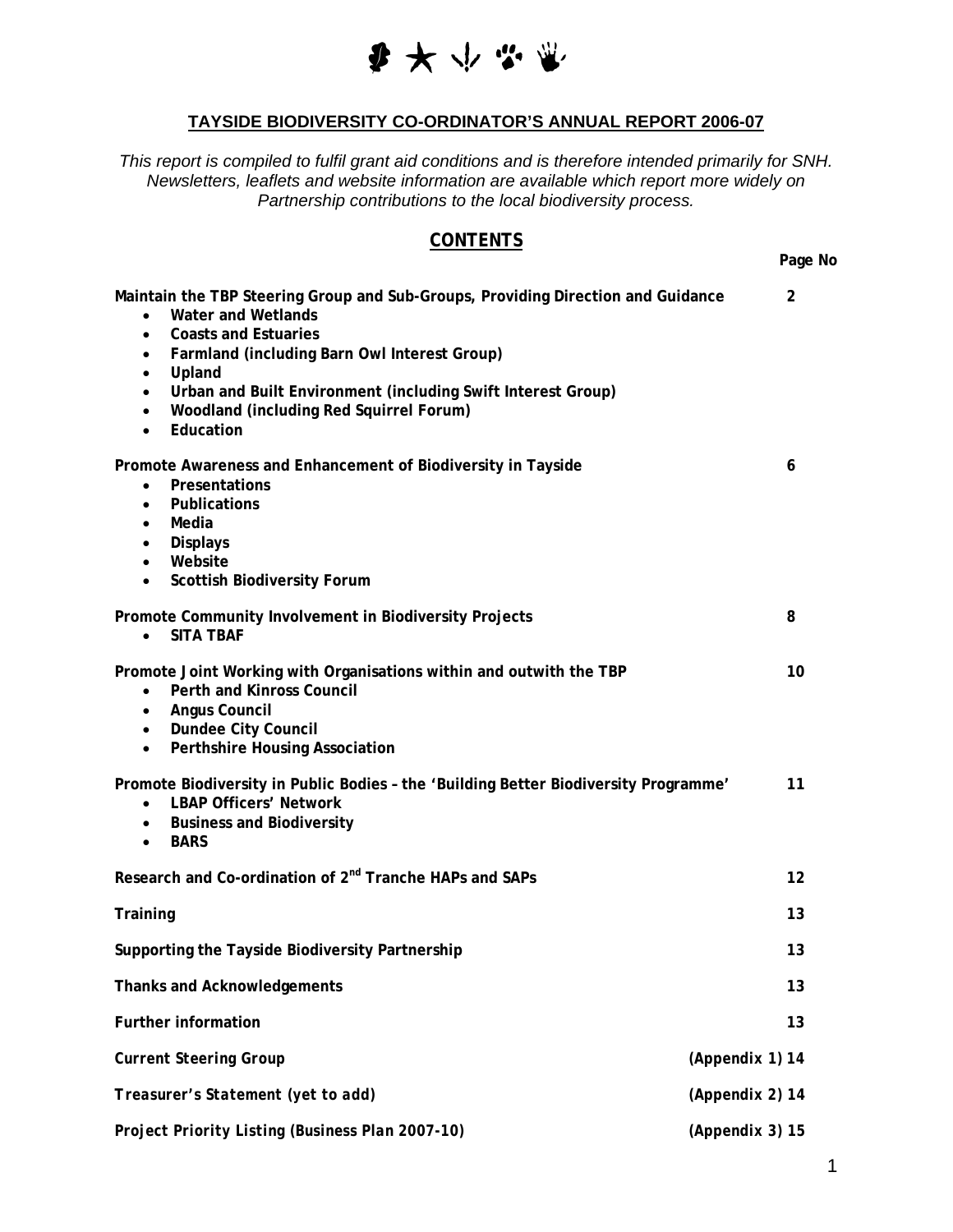#### **Maintain the TBP Steering Group and Sub-Groups, Providing Direction and Guidance**

There were four Steering Group meetings: June, August, and December 2006, and March 2007. Seven Partnership Budget meetings were also attended with Perth & Kinross Council and sub-group microbudgets kept up-to-date.

An Annual Report for 2005-06 was prepared and a contribution made to the Business Plan 2007-10. Ideas proposed at the summer Steering Group created an unplanned flurry of activity - sub-groups met and proposed a maximum of 10 projects each to take forward in the next 3 years. After much refining, the first Priority List of proposed projects was prepared; details are given in the Appendix.

During 2006, time was spent exploring alternative possibilities regarding the employment and office location of the Co-ordinator, including options with the Perth & Kinross Countryside Trust, Perth College, Dundee City Council, and home-based. A meeting in January confirmed a transfer to Dundee City Council in the spring of 2007.

#### Water and Wetland

Meetings were held in April 2006 and February 2007, together with a meeting between the Co-ordinator and sub-group leader regarding the 1<sup>st</sup> Tranche Review and Future Priorities project proforma. The new proforma included a focus on invasive species, water voles and otters.

*2005-06: the Co-ordinator contributed towards the 2005 Seminar "River Engineering – Solutions for Roads and Fish" held at the Birnam Institute. A major ecological survey of Perth Lade was undertaken and discussions were held regarding this, plus a number of pond projects across Tayside.* 

*2007-08: the Co-ordinator will assist in a second Water & Wetlands seminar in early 2008. Discussions to take forward a community and biodiversity project on Perth Lade will also take place, together with the Tayside Lochs Project, Otter Road Death Survey and Water vole projects.* 

#### Coast and Estuaries

The Co-ordinator chaired a meeting in November 2006. In the absence of a sub-group leader, the Coordinator prepared the 1<sup>st</sup> Tranche Review papers and project proforma proposals for the sub-group to consider, in addition to working with the BTO, SWT, Inner Tay Advisory Panel and Tayside Ringing Group on potential projects (including the Tay Estuary Wildfowl and Wader Audit and the Montrose Tern Project).

*2005-06: the Co-ordinator discussed the potential for setting up a wader and wildfowl audit of the Tay with the British Trust for Ornithology's Wetland and Coastal Ecology Unit. Discussions were also undertaken with the RSPB as regards their new reedbed reserve; this resulted in a successful application being submitted to the Tayside Biodiversity Action Fund.* 

*2007-08: Plans are afoot to set up a Coastal Golf Course Project with the Scottish Golf Environment Group.* 

#### Farmland

Meetings were held in June 2006 and January 2007 with an additional teleconference in September. With the sub-group leaders, the Co-ordinator prepared a consultation response on the Scottish Rural Development Programme. There was regular liaison with sub-group members on potential future projects, and the 1<sup>st</sup> Tranche Review. Articles and press releases were planned and input offered regarding the new Priority Species leaflet. A cross-boundary project was also discussed regarding a potential Tayside/Fife & Clacks Mink Control Project. During 2006 the Scottish Crop Research Institute's Living Field Centre Steering Group brought together key players within Tayside to ensure their Arable Weeds Survey linked to biodiversity targets and engaged biodiversity partners.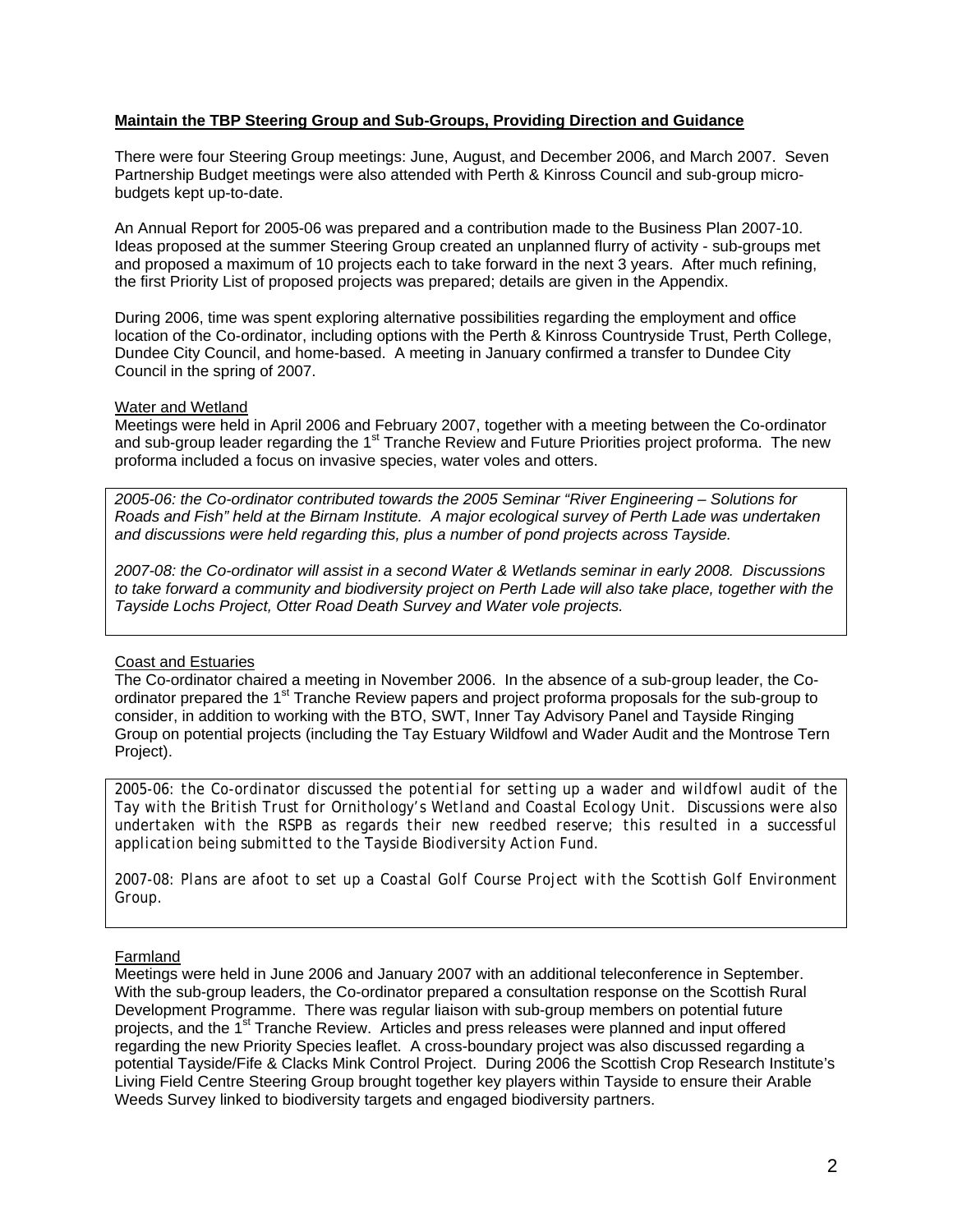*2005-06: Field Days were arranged in Angus (Wildflower Day) and a Discussion Day in Perthshire. Initial plans were also discussed with SCRI regarding the proposed Living Field Study Centre which subsequently received SITA TBAF monies.* 

*2007-08: the Co-ordinator will assist partners in obtaining funding for projects and/or publicising them in the national biodiversity press: Highland Calcareous Grassland Project, Operation Bumblebee, Tayside Tree Sparrow and Barn Owl projects, and Enhancement of Irrigation Ponds. There will also be actions arising from the 2nd Tranche Action Plans, for example assisting the Game Conservancy Trust set up a Tayside Grey Partridge Group, and liaison with developers and planners regarding the inclusion of barn owl ledges in barn conversions.* 

#### *Barn Owl Interest Group and Barn Owls of Lowland Scotland*

The Co-ordinator assisted the Tayside Barn Owl Interest Group by taking minutes at the June meeting and chairing/minuting the September meeting. There was also considerable input into the BAGS application with meetings to set up the new Barn Owls of Lowland Scotland Forum (BOOLS); the Coordinator acted as minute taker at the June and December meetings, and as Chair at the January 2007 meeting. BOOLS now includes four LBAP areas: Tayside, Stirling, Fife and Clackmannanshire. Within each of these areas different projects are being taken forward by Partners – in the case of Tayside this is the Perth & Angus FWAGs, and the Scottish Agricultural College.

*2007-08: the Co-ordinator will assist partners in obtaining further funding to expand existing projects and to publicise them in the national biodiversity press.* 

#### Upland

A meeting was held in November with an additional meeting with the sub-group leader regarding the  $1<sup>st</sup>$ Tranche Review and project proforma preparation. The Co-ordinator liaised with potential Lead Partners (inc. Perth & Kinross Countryside Trust, SAC, Cairngorm Biodiversity Partnership, and Perth & Kinross Council) to take the projects forward.

In the autumn, members of the Upland sub-group, including the Co-ordinator, were invited to attend the Partnership Chairman's inaugural lecture at the Birnam Institute. The Co-ordinator later assisted at the "Future of Biodiversity in the Uplands" Conference in December.

*2007-08: the Co-ordinator will assist partners in obtaining funding for projects and/or publicising them in the national biodiversity press: Upland Water Vole Project, Highland Tayside Paths Impacts Project, the Upland Butterfly and Moths Initiative and the Upland Heath Project.* 

#### Urban

Meetings were held in June, September, December 2006 and in March 2007. In the absence of the sub-group leader in December, the Co-ordinator chaired and minuted the meeting. The project proforma were updated and liaison undertaken regarding the Invasive Plant Species projects/ surveys (with SEPA, SNH and neighbouring LBAP areas). The main focus for the sub-group during 2006 was invasive species, the Green Graveyard Initiative and the Town Swifts Survey. A meeting was also held with the proposed leader of the new Sand Martin Interest Group to plan the group's remit.

Following the Co-ordinator's private attendance at the "Caring for God's Acre" conference in Shropshire in May 2006, a conference report was prepared for the sub-group and a Project Brief prepared for the Tayside Green Graveyard Initiative. The Co-ordinator worked with Perth & Kinross Council staff, as well as with Eco-Congregation members in Broughty Ferry, Moulin and Perth, to raise awareness of the subject. Research was undertaken as to the potential for a series of "Getting to know your Churchyard Biodiversity" training days to be held during 2007. A Green Graveyard advisory leaflet and poster were designed and prepared, with funding agreed between SNH, Perth & Kinross Council and Angus Council.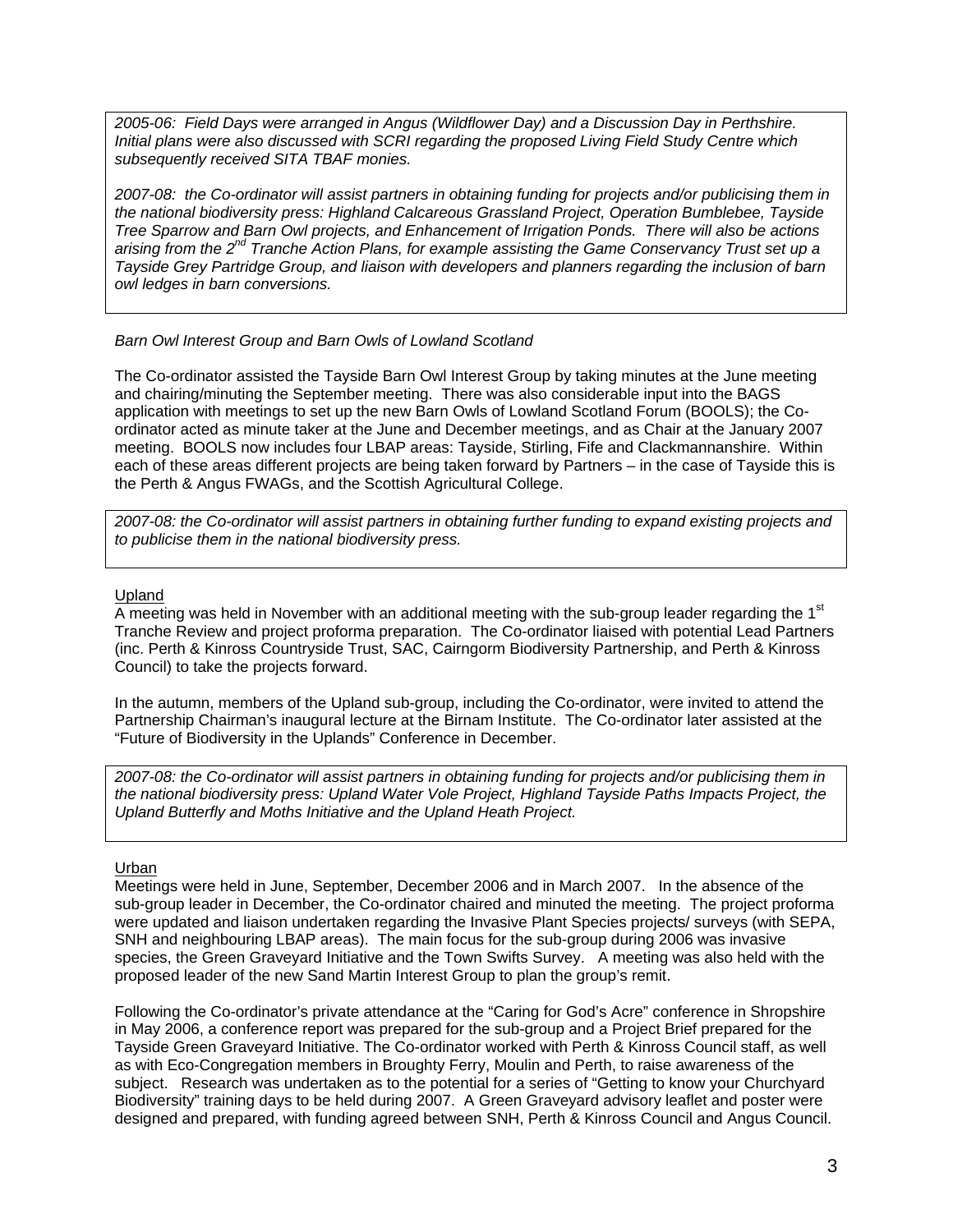With the proposal to prepare a "Community Gardens, Orchards and Allotments" booklet, the Co-ordinator attended the Growing Communities Networking Day (Community Gardens and Allotments) in October.

Links were continued with the Perthshire Housing Association with specific input into the Muirton Landscape Masterplan, and the Broughty Ferry Environmental Project with their various projects, especially the "Following the Life of Water" project and Orchar Park community orchard.

*2005-06: Links were made regarding greenspace management for biodiversity with the National Health Service, Perthshire Housing Association, Eco-Congregation and the local authorities.* 

*2007-08: the Co-ordinator will run two "Getting to know your Churchyard Biodiversity" workshops and officially launch the Green Graveyard Initiative. Funds will be researched for the "Community Gardens, Orchards and Allotments" booklet and a Tayside version prepared and launched. Assistance to raise awareness of Sand Martin issues will also be offered to members of the new Sand Martin Interest Group (website, press releases). Various cross-cutting issues such as Urban Grassland Management and the Bee Wild Project will be covered in other sections.* 

#### *Swift Interest Group*

The Co-ordinator acted as Chair for the Tayside Swift Interest Group, continuing the administration for the increasingly-popular Town Swift Survey. The Swift Map CDs from 2005 were distributed to the local authority planning departments. An updated survey form and poster were circulated (with copies on CD) for use throughout Tayside and adoption across Scotland as required. Liaison also took place with local Bird Recorders /Surveyors for Highland Perthshire Surveys. Training requirements were discussed with the Ranger Services and a Swift Day held in Perth in June which involved a meeting of the Interest Group, a lunch-time workshop and a tour of potential swift priority sites in the centre of the city. The day concluded with a publicly-advertised walk along the River Tay.

During the year information on swift nest site conservation was circulated to the Scottish Sustainable Construction Group for Scotland-wide dissemination. Discussions took place with Andrew Rodgers Architects regarding best practice issues and with Concern for Swifts Scotland regarding potential initiatives with Tayside developers. The Co-ordinator advised St John's Kirk (Perth) about a potential Church Swift Project, and John Wheatley College, Glasgow, regarding swift nest conservation. The National Trust for Scotland also sought Tayside's advice in setting up a pan-Highland Swift Survey.

A mapping session in September confirmed the survey findings and an agreement made to work nationally to produce a Scottish Swift Distribution Map; this will give greater emphasis to planning departments having access to information via GIS. In November the Co-ordinator gave a presentation at the Scottish Swift Gathering held in Stirling and contributed to discussions on data collection, raising awareness with communities and developers, and dissemination of good practice. Tayside is the first LBAP area to publish a Swift Newsletter.

At the end of the 2006-07 year, funding was granted by SNH to undertake a Tayside Swift Nest Box Trials Project. Working with Concern for Swifts Scotland, plans were made for the 2007 Project with links made to the VisitScotland Green Tourism Group and Tayside Swift Interest Group members. A potential demonstration site was also proposed at a major property development at Monikie by the Angus Ranger Service.

*2005-06: The Town Swift Survey findings were transferred to a Tayside Population Hot-Spot Map which was circulated to the three planning authorities for use on their GIS.* 

*2007-08: Working nationally within the LBAP Officers' Network, a Swift database will be set up and a national map discussed. The Tayside Swift Nest Box Trials Project will be monitored and widened and awareness raised on the subject of natural nest sites and artificial nest sites.*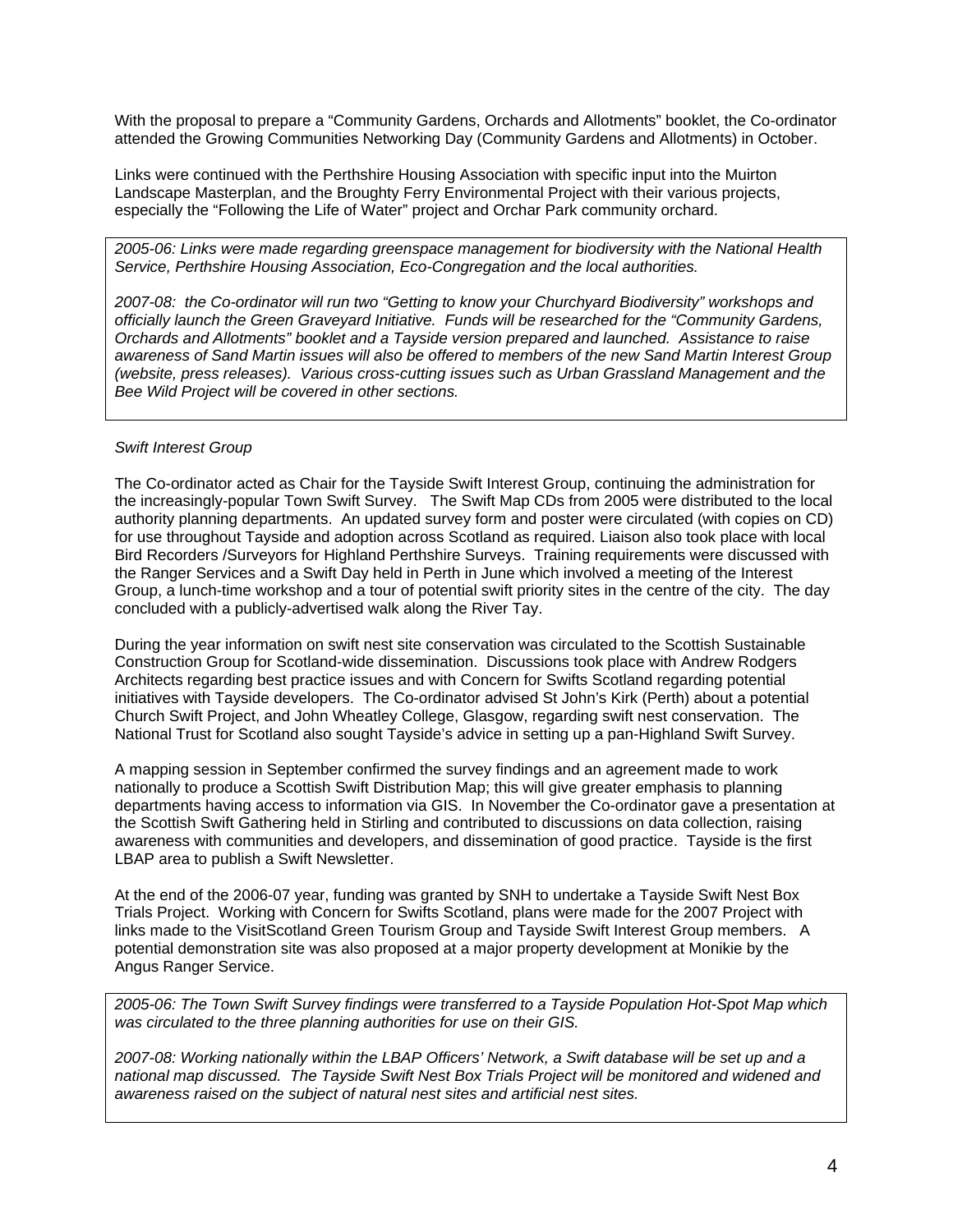#### Woodland

The Co-ordinator acted as Joint Leader of the sub-group, preparing an agenda for the meeting held in February 2006 and subsequently meeting twice with the sub-group leader to prepare project proforma and complete the 1<sup>st</sup> Tranche Review. The membership of the sub-group was reviewed and plans made for the proposed Juniper Day. Although the event was postponed, links were made with Plantlife International and there are still plans to run an event during 2007. Much research was undertaken into a potential Eco Tourism PayBack Scheme with VisitScotland and the Kinross Tourism Group who considered trialling a pilot project.

As there has been past interest in woodland flora projects, the Co-ordinator obtained copies of Landlife's very extensive publication "Woodland Wildflowers Work"; this was funded by the sub-group budget. The booklets were circulated to the Woodland Officers across Tayside.

*2005-06: the first successful TBAF applications were for the Small Cow-Wheat Recovery Project and the Juniper Regeneration Trials. Numerous other projects were advised upon and some taken forward.* 

*2007-08: the Co-ordinator will assist partners in obtaining funding for projects and/or publicising them in the national biodiversity press. Working with the local authority Tree Officers, funds will be researched for the "Wildlife Tree Project" Information Pack, together with small grants for schools and communities. The Co-ordinator will contribute to the Carse of Gowrie Orchard Project, researching funding for the initial survey, running an Orchard Management seminar to launch the survey results and helping to set up an Orchard Forum to take forward Phase 2 of the project.* 

#### *Red Squirrel Forum*

A new Tayside Red Squirrel Forum was set up, chaired by Forestry Commission Scotland. Two meetings were held in May 2006 and February 2007. The Forum brings together the Perth & Kinross Red Squirrel Group, the Angus Squirrel Group, and the Dundee Red Squirrel Project. The meetings were open to Red Squirrel Groups within Fife and advice was proffered to the Fife LBAP and Fife Ranger Service regarding their proposed Red Squirrel projects and survey methods. The Co-ordinator liaised with Angus Council regarding the proposed Arbroath rope bridge, discussed a potential Red Squirrel Eco-tourism project at Cluny Gardens, helped locate bulk Squirrel feed for the Groups, and liaised with individual groups, planners, consultants, FCS and Woodland Officers regarding a number of tree felling/planting incidents in new developments/golf courses. A second issue of the Tayside Red Squirrel Newsletter was also prepared and circulated.

*2005-06: Following a resurgence of interest in setting up local Red Squirrel Groups, the Co-ordinator compiled the first Tayside Red Squirrel Newsletter to which all local groups contributed. Such was the positive response to this that a second issue was planned a year later.* 

*2007-08: Funding should be in place for a Tayside Red Squirrel Officer to take specific projects forward; the Co-ordinator will assist partners in publicising Red Squirrel issues.* 

#### **Education**

As sub-group leader, the Co-ordinator chaired meetings in July and October; membership was reviewed and project proforma prepared and updated. Two Tayside Geodiversity meetings were attended to make linkages with biodiversity throughout Tayside (and to include geodiversity details on the Partnership's website).

Scottish Biodiversity Week Tayside events leaflets were designed and compiled for both 2006 and 2007 and information put on the website. At the end of 2006-07, the SNH Promotions Fund granted monies for a thousand TBP recycled pens and a thousand recycled pencils. Half of them were distributed before the year end to the Ranger Services throughout Tayside, all partners, Dundee City Council for their Greenspace Strategy meeting, and for use at an Angus Countryside Initiative Estate Day for 160 Dundee schoolchildren.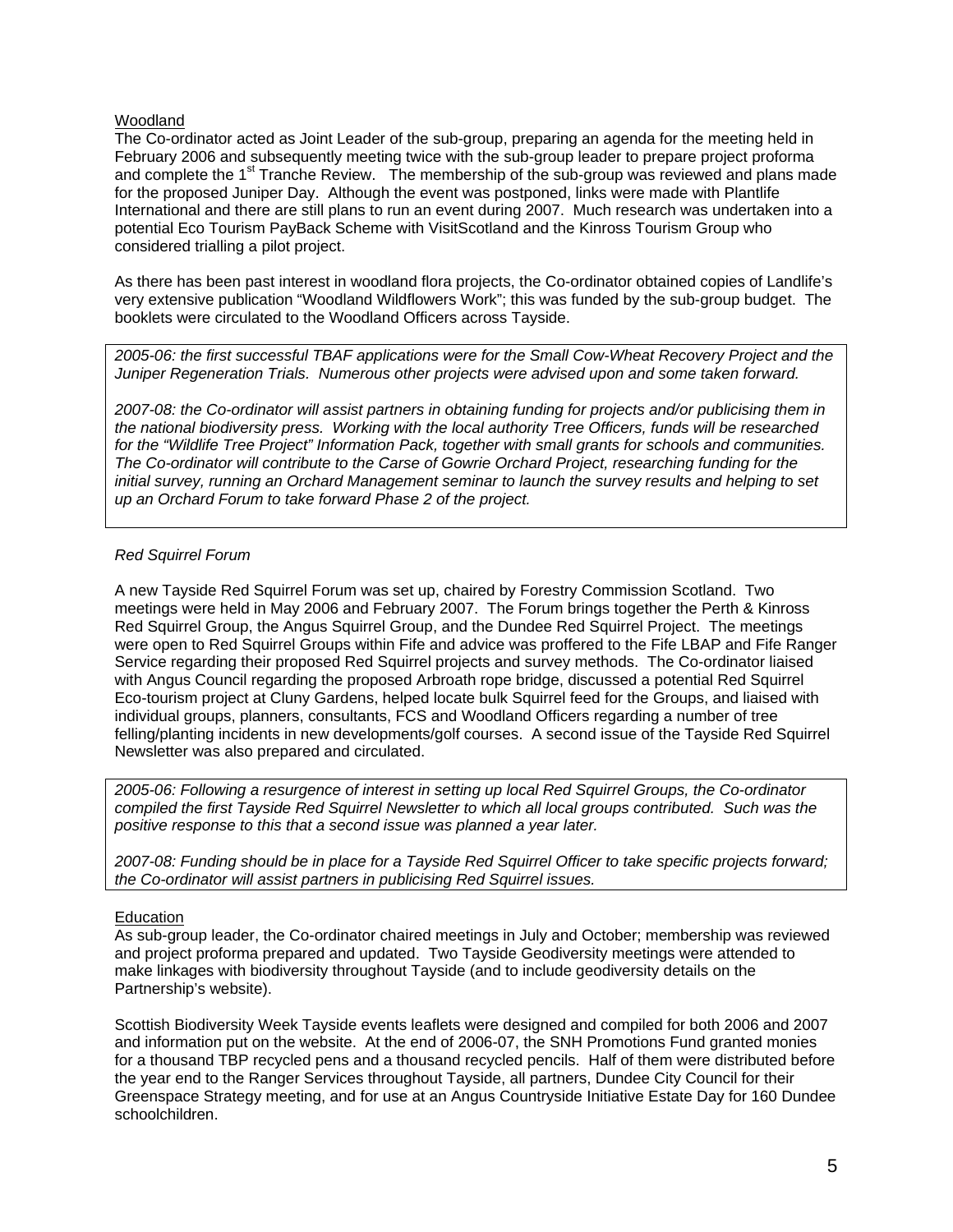*2007-08: With the sub-group, the proposed 2008 Tayside Biodiversity Festival will be planned, together with a Mammal Atlas (Perth & Kinross), and the Tayside Bee Wild Communities and Schools Project. Practioner training will include workshops on Urban Grassland Management, Bats and Trees, and Planning for Biodiversity.* 

#### **Promote Awareness and Enhancement of Biodiversity in Tayside**

#### **Presentations**

Presentations on wildlife gardening and links to biodiversity were given to the 'Take a Pride in Perthshire' AGM in Pitlochry; Perth's Probus Club, the St Martins' Guild in Perthshire and the Innerlink Perth Group. A presentation was also given to the Inner Tay Advisory Group Panel on Coastal Biodiversity Issues. Over 200 people were reached this way.

In March the Partnership was also invited to give a presentation to 35 delegates on "Linking Campus Biodiversity to Local Biodiversity Action Plans and UK National Targets" at the Environmental Association for Universities and Colleges Seminar at Elmwood, Fife. This followed the Partnership's purchase and circulation of the EAUC booklet on Biodiversity to all colleges and universities in Tayside.

In December, the Co-ordinator gave a presentation at the Tayside & Clackmannanshire Ranger Network Workshop in Dundee, as well as leading a workshop on Invasive Species.

Assistance was given to the Perth & Kinross Council's Sustainable Development Head of Service for his presentation to committee.

The Co-ordinator shared exhibition space with Perth Museum at the Loch Leven Discovery Day. From lashing rain the year before to a clear, but blustery day in 2006, there was much interest shown by all ages in local biodiversity issues.

*2007-08: Working with partners where possible, there will be an increased presence at exhibitions and events, focussing on new audiences. Presentations to a wide audience will continue.* 

#### Publications

Two leaflets were prepared and published as part of the suite of Planning Manual publications – 'The Householder's Guide to Biodiversity'; and 'Biodiversity: A Developer's Guide'. Each Planning Department within Tayside (Angus, Dundee City, and Perth & Kinross) were provided with 10,000 copies of each leaflet, and the information put on each of the local authority planning websites. A meeting with Exodus (Kinross) explored a variety of options for the proposed Planning Manual format.

Three Tayside Newsletters were produced at the end of 2006-07: 5,000 copies each of the Barn Owl, Red Squirrel, and Swift Newsletters. All the newsletters will be widely distributed to libraries, Tayside schools, Partners' membership bases, and Scottish LBAPs, as well as being made available at key venues and events throughout Tayside.

The Co-ordinator also researched, designed and arranged the printing of 17,000 survey postcards for the BOOLS project (the Partnership retained 8,000 postcards for use within Tayside). Input was also offered to the BOOLS Newsletter (Barn Owls of Lowland Scotland Project).

*2007-08: The "Community Gardens, Orchards and Allotments" booklet will be published, together with the Green Graveyard Initiative's advisory leaflet and poster. The final part of the Planning Manual will be published and widely circulated. A General Tayside Biodiversity Newsletter will be published and the current species newsletters (Swift, Red Squirrel and Barn Owl) will be monitored and decisions made via the sub-groups as to whether future issues are required.*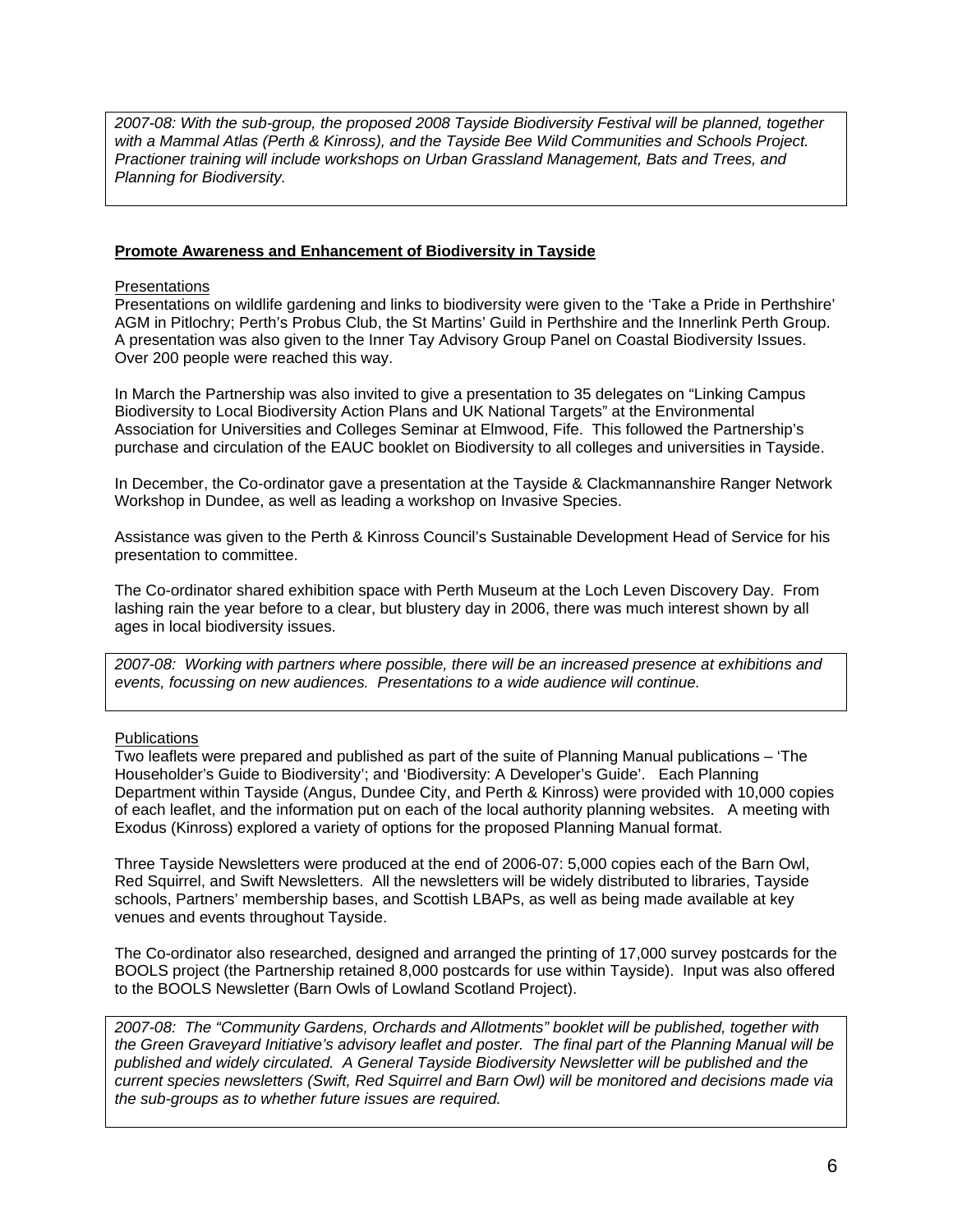#### Media

The Partnership's achievements were highlighted in articles and press releases throughout the year, particularly in the Dundee, Perthshire and Angus Couriers, the Angus newspapers and the Perthshire Advertiser. The latter featured an extensive article on Tayside's Scottish Biodiversity Week events. Subjects included the Tayside Town Swift Survey, the new Crombie Sand Martin wall, and Barn Owl projects throughout Tayside. The Courier carried a photograph on the Perth Provost's chairing of the seminar: "Planning for Biodiversity – Accommodating Wildlife in Everyday Development".

Tayside biodiversity articles were featured in the SNH magazine, the Trellis (Horticultural Therapy) Newsletter, Scottish Native Woodlands Newsletter (regarding the SITA TBAF) and the Perth & Kinross Tree Warden's Newsletter. News items were included in the Scottish Biodiversity Forum Newsletter and the Scottish LBAP Newsletter.

Regular news stories, including SITA TBAF project updates, were contributed to the VisitScotland Perthshire website and the Perthshire Green Tourism Network E-Bulletin, particularly on the Marsh Harrier, Barn Owl and Swift projects. SITA TBAF applicants were encouraged to publicise their projects and help was given to a number of them in writing press releases.

*2007-08: Working with the sub-groups and partners, projects arising from the Priority Listing will be regularly publicised, especially those receiving SITA TBAF monies. Awareness will be raised of the "Building Better Biodiversity" seminars and workshops and opportunities taken to officially launch publications, surveys, etc.* 

#### **Displays**

The original display boards have been largely "retired" from touring. During 2006-07 one set was displayed long-term between two sites: Crombie Country Park Centre and the SWT Montrose Visitor Centre in Angus. The Perth and Kinross Ranger Service has used the second set of boards predominately in the WoodBus which tours schools and local communities throughout Perth and Kinross.

The banner display set proved extremely useful for many one-day events. Regularly borrowed by Angus Council for conferences and events such as the Angus Glens Walking Festival, they were also used extensively by Angus FWAG at their various exhibitions and shows throughout the county. They were also used by the Perth and Kinross Ranger Service at many one-day events throughout Perthshire. The Co-ordinator ensured that Partners had sufficient summary booklets and other relevant publications to exhibit alongside the banners.

When funding became available via the SITA TBAF, an updated version of the banner displays was obtained which highlights the Partnership's new address in Dundee and the contact details for SITA TBAF. It was first used at the "Planning for Biodiversity" seminar in March 2007. The first set of banners will remain in Perth & Kinross and the new set will be kept in Dundee and Angus, reducing the amount of administration and travelling needed in getting them to different venues.

#### Website

Funding granted by both the Forestry Commission Scotland and SITA TBAF enabled the Partnership to totally update the Tayside Biodiversity website. The Co-ordinator worked with the website designer to add all recent Partnership publications, including the revised summary booklet, previous Annual Reports, the 2<sup>nd</sup> Tranche consultation, and the Water & Wetland's River Engineering seminar presentations. The Farmland sub-group contributed the Farming Priority Species Advisory Note, followed, subsequently, by the published Priority Species booklet. Funding news, quizzes and interactive species surveys were also added, together with a new Tayside Geodiversity section. A new Partners' Sharepoint was also set up to enable Steering Group members to gain access to all the Steering Group, Management Team and Subgroup minutes.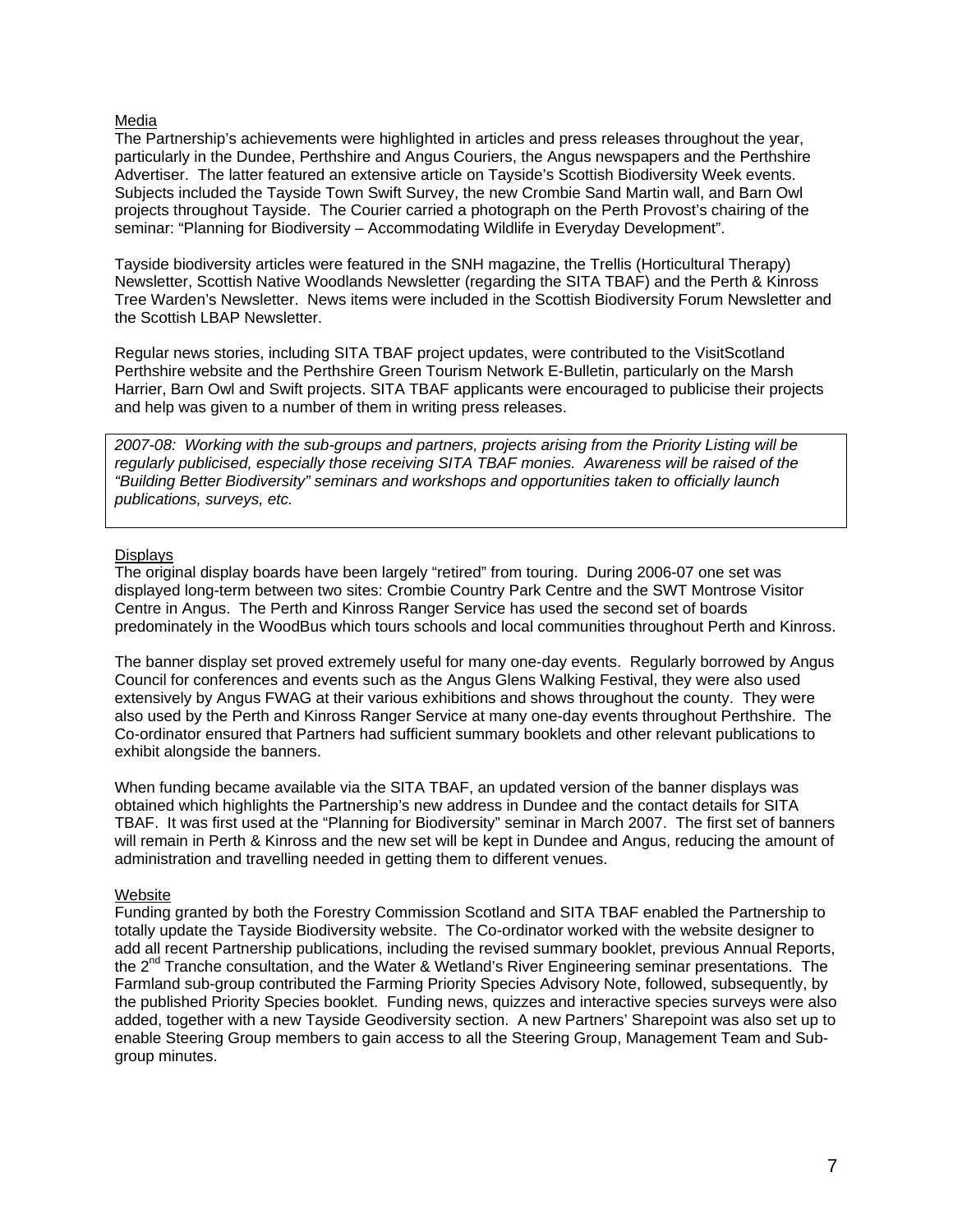|                                     |                    |                                                                                |                                                                                                                                                                                                         |                | Quarterly totals: |
|-------------------------------------|--------------------|--------------------------------------------------------------------------------|---------------------------------------------------------------------------------------------------------------------------------------------------------------------------------------------------------|----------------|-------------------|
| 1 <sup>st</sup> Quarter             | April 2006- 14,208 |                                                                                | May - 11,961                                                                                                                                                                                            | June - 12,654  | 38,823            |
| 2 <sup>nd</sup> Quarter             | July - 16,219      |                                                                                | Aug - 15,900                                                                                                                                                                                            | Sept - 19,121  | 51,240            |
| $\overline{3^{rd}}$ Quarter         | Oct - 27,009       |                                                                                | Nov - 18,686                                                                                                                                                                                            | Dec - 18,980   | 64.675            |
| 4™ Quarter                          | Jan 2007 - 23,236  |                                                                                | Feb - 20,021                                                                                                                                                                                            | March - 19,716 | 62.973            |
| Annual Total:                       |                    |                                                                                |                                                                                                                                                                                                         |                | 217,711           |
| Most 'sections' accessed:           |                    |                                                                                | <b>Information News</b><br>Funding Newsletter and Action Fund Guidance<br><b>Annual Reports</b><br>3 year Review<br>Go Wild in the Garden<br>Incorporating Biodiversity into Local Services<br>Projects |                |                   |
| Most Action Plan sections accessed: |                    | Farmland<br>Coastal<br>Woodland<br>Water<br>(least accessed: Upland and Urban) |                                                                                                                                                                                                         |                |                   |

#### Scottish Biodiversity Forum (SBF) Information

Information was circulated to Partners/sub-groups on the UKBAP Review, plans for Scottish Biodiversity Week, the EU Statement of Biodiversity Loss, Sharing Best Value information (SBF publication), and the SBF Marine Implementation Plan. The Partnership was informed of the unfortunate cancellation of the Scottish Executive's Biodiversity Action Grant Scheme which had formerly ensured a number of Tayside biodiversity projects were implemented. The Co-ordinator, with other Local Biodiversity Officers, also ensured input into SBF Interpretation, Community & Education Working Group implementation and the SBF Local Working Group.

#### **Promote Community Involvement in Biodiversity Projects**

Support was given to the following organisers of projects to encourage involvement in the biodiversity process:

Alyth Environmental Group - Meigle Wet Woodland; Bat Conservation Trust - Dundee City Bat Project; BFEP – various projects, including Hourglass, FLOW and Orchar Park projects; Brig in Bloom - biodiversity bank project; BTO - Kinross Bird Atlas funding; Butterfly Conservation - potential Woodland Flora for Butterflies Project; Comrie Millennium Footpath Project - woodland project; Coupar Angus Pride of Place Group - native tree project; Dundee Intensive Support Group - practical projects; Guildtown Community Association - hedge and community woodland projects; Guide Dogs for the Blind (Forfar) - incorporation of biodiversity into new build; John Muir Awards – various Tayside projects; Kindrogan Field Centre - bird hide project; Milnathort in Bloom Committee - Tillywally Wood (wildflower meadow); Murton Trust – Sand martins and other projects; Muthill in Bloom - Millennium Garden Enhancement Project (and safeguarding of orchard); National (PKC) Bookstart Day (biodiversity themed events); Pitlochry in Bloom - Town Pond Project; Plant Hunters' Garden - potential 'Bee Wild' Project. RSPB - Vane Farm projects (including the proposed hedge project); Scottish Origins - potential Bee Wild project and Local Authority training events;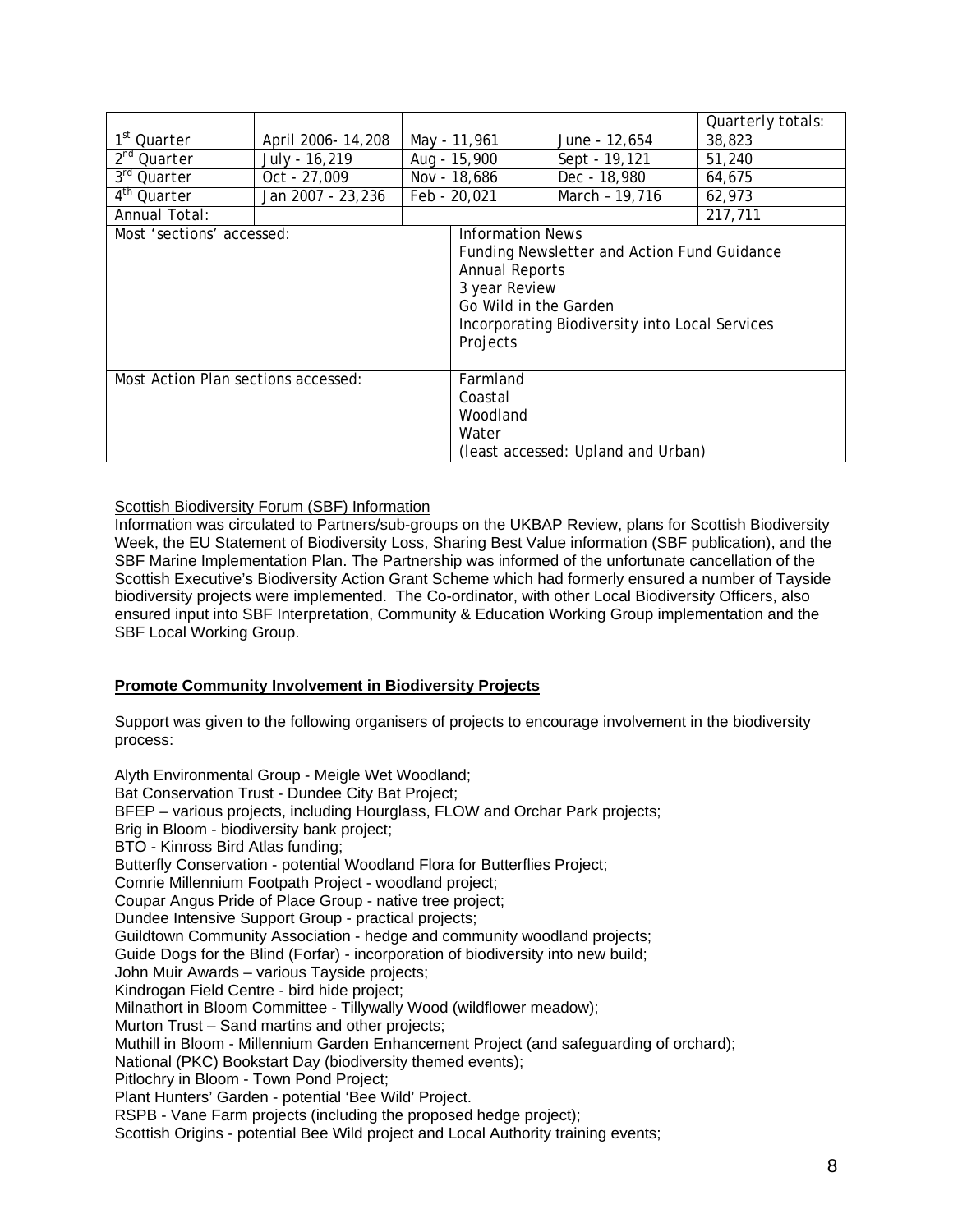#### SCRI (see Farmland sub-group);

Scottish Golf Environment Group - Angus pond projects; Local Patch surveys and Montrose Golf Course Landscape Plan;

TRACKS - various projects around Loch Leven.

In addition, Cambridge College circulated thirty Tayside summary booklets as coursework/biodiversity best practice; a roof insulation query regarding bats led to subsequent liaison with the Bat Conservation Trust for a national Advice Note on the subject; the International Rangers' Federation Congress based one of their seminar visits on Tayside; and the Co-ordinator attended one of the BBC Breathing Places briefings to disseminate funding and publicity advice.

#### The SITA Tayside Biodiversity Action Fund

The Co-ordinator advised many potential applicants on the funding opportunities available and, with the Perth Quality of Life Trust Administrator, handled applications and the necessary liaison with Entrust. Evaluation and assessment reports were prepared for the Partnership's Assessment Panel and the PQLT Board.

Eighteen successful applications for 2006-07 totalled £121,406 (+ £5,000 PQLT Administration charge):

- Tayside Ringing Group Marsh Harrier Management (Tay Reedbeds): £3,400
- Sustain Dundee Dundee Red Squirrel Project: £6,250
- Angus & Tayside Conservation Group Little Tern Breeding Protection (2006): £3,468
- Angus Council Swift/Bat Housing Project (Wm Wallace House, Forfar): £1,672
- Forest Research Small Cow-wheat Species Recovery (Phase 2): £11,900
- Sustain Dundee Dundee Red Squirrel Project: £4,250
- Dundee City Council Dundee Eco-House Biodiversity Garden: £4,500
- Broughty Ferry Environmental Project FLOW (Phase 2): £6,890
- Nature Bureau Projects (Bat Conservation Trust) Dundee Bat Project: £9,660
- Scottish Fields Study Centre Kindrogan Otter Project: £1,700
- Scottish Fields Study Centre Kindrogan Red Squirrel Project: £2,700
- Scottish Agricultural College Perthshire Barn Owl Project: £2,140
- Angus & Tayside Conservation Group Tern Conservation in Tayside (2007): £15,500
- Dundee City Council Trottick Pond Restoration: £3790
- Dundee City Council Den o' Mains Pond Restoration: £5,260
- FWAG (Angus) The Linnet Link: £13,530
- Scottish Agricultural College Perthshire Calcareous Grasslands: £8,146
- FWAG (Fife and Kinross) Tayside's Tree Sparrows: £16,650

The project value for these projects, in total, is £181,300.

*2005-06: in the first year of the SITA TBAF grants totalling £68,798 were distributed within the first six months, allowing £31,202 to be forwarded to the 2006-07 allocation of a further £100,000.* 

*2007-08: in the third year of the SITA TBAF a further £75,000 will be available to allocate. The Coordinator will continue working with applicants to the Fund, focussing on both UKBAP and LBAP priorities.*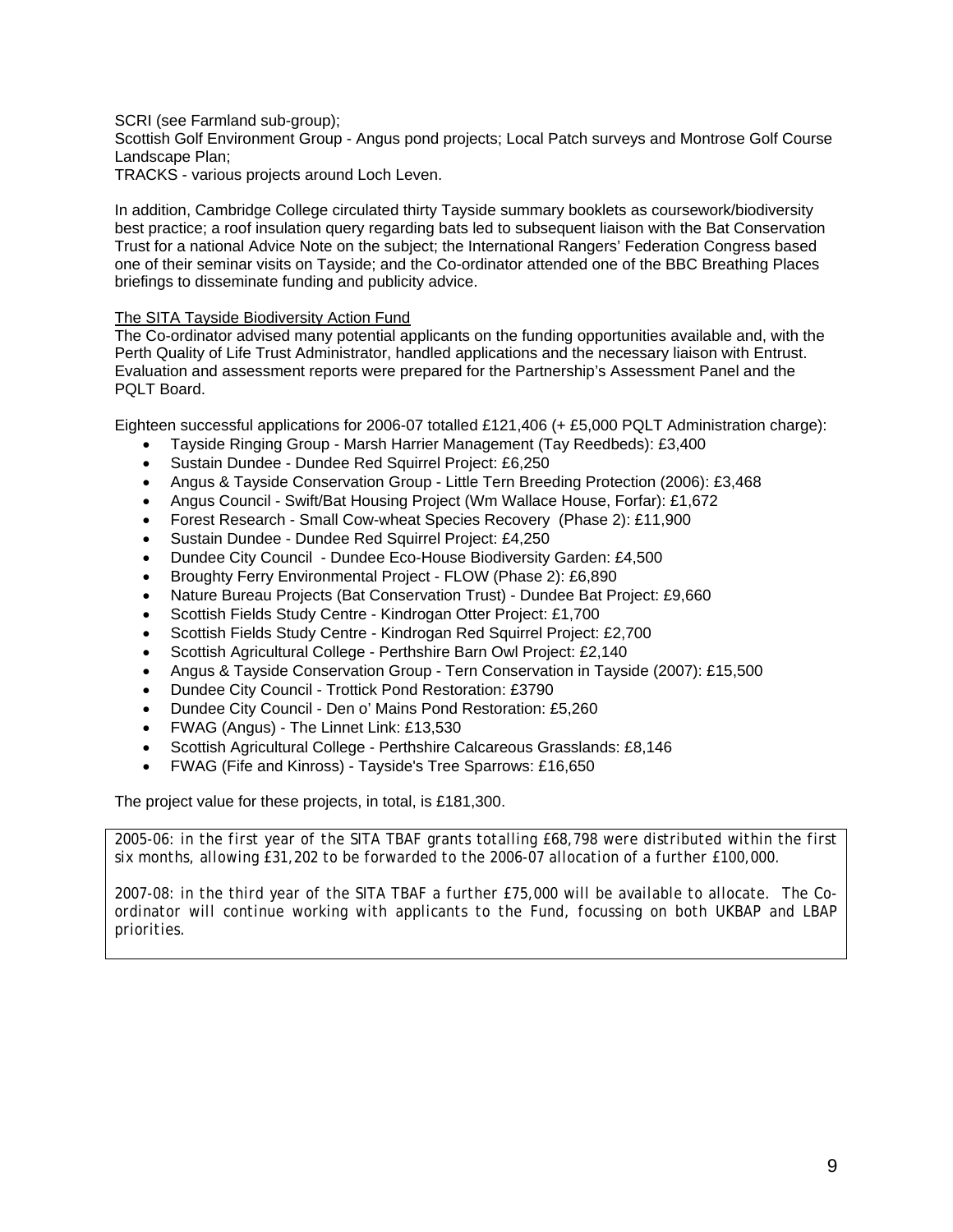#### **Promote Joint Working with Organisations within and Outwith the TBP**

*(Promote biodiversity in local authorities and other public bodies and support them in fulfilling their biodiversity duties)* 

#### Perth & Kinross Council

Environment Service – the Co-ordinator contributed to the PKC Projects and Community Planning report, and attended the Lade Walk event with PKC Councillors. Meetings were attended and advice given on greenspace management, including Greyfriars grass cutting regime (Green Graveyard Initiative pilot site), North Inch Golf Course, Larghan Park Wetland, and Kirkgate Graveyard; Biodiversity bank management (including Aberfeldy grass verge management); Knotweed Policy; potential Biodiversity Action Note on bats and trees, and bat training; MacRosty Park lade (amphibian project); Kirkgate wildflower meadow planting; Perth Lade tree felling; Stanners Island (woody debris issue); 'Take a Pride in Perth' (long-term biodiversity and community-based projects). Contributions were also made to update PKC's biodiversity website.

Planning Department – meeting with Scottish Origins; advice on a small number of planning applications, and on EU legislative requirements/ legislation on exclusion of birds on a development site.

Ranger Service - nursing home/hospital projects; links between TBAP/UKBAP and Ranger targets.

Roads Department - Perth Lade invasive species management; input into the new Roads Department Code of Practice; potential wetland project on the Craigie Burn (flooding issues); Scone amphibian migration project (kerb lowering).

#### Angus Council

The Co-ordinator met with the Head of Parks and his team, including the Woodland Officer, to discuss potential projects and future grassland management training.

Ranger Service: advice regarding the Stracathro Hospital Project proposal.

Roads Department – advice on the potential for ID Flash cards for common species.

Planning Department – contributed to ideas for new Economic Development Biodiversity Projects. Meetings held with the Planning Department and Bear Scotland, Site BAP advice given for the A92 and comments made on the A92 Bear Scotland reports. Contributed to plans for the proposed A92 "Linnet Link" (subsequently an Angus FWAG project). Potential training /awareness-raising programme discussed. Discussions held regarding loss of wetland/pond site in Montrose; also Giant Hogweed eradication (including researching potential funding opportunities for the project).

#### Dundee City Council

Leisure & Arts - the Co-ordinator commented on the new TWIG leaflet; attended the Eco House official launch; contributed to the Balgay Blossom Day; attended the Dundee Partnership for the Environment "Protecting Biodiversity" Workshop; discussed Dundee in Bloom plans; liaised regarding future grassland management training, and advised the TWIG Officer on Strategies/legislation for the draft Open Space Strategy.

#### Perthshire Housing Association

The Co-ordinator advised on potential biodiversity issues which could be incorporated into the Muirton Landscape Masterplan.

#### **Overall**

The Co-ordinator took part in the Tayside & Clackmannanshire Ranger Services Networking Day in December – presentation/ leading workshop.

Flora Locale Advice Notes were also circulated to all Landscape Architect departments in Tayside; the Urban Green Network questionnaire was forwarded to the three local authorities; and Landlife's "Wildflowers Work" booklet was supplied to all local authorities – this was funded by SNH.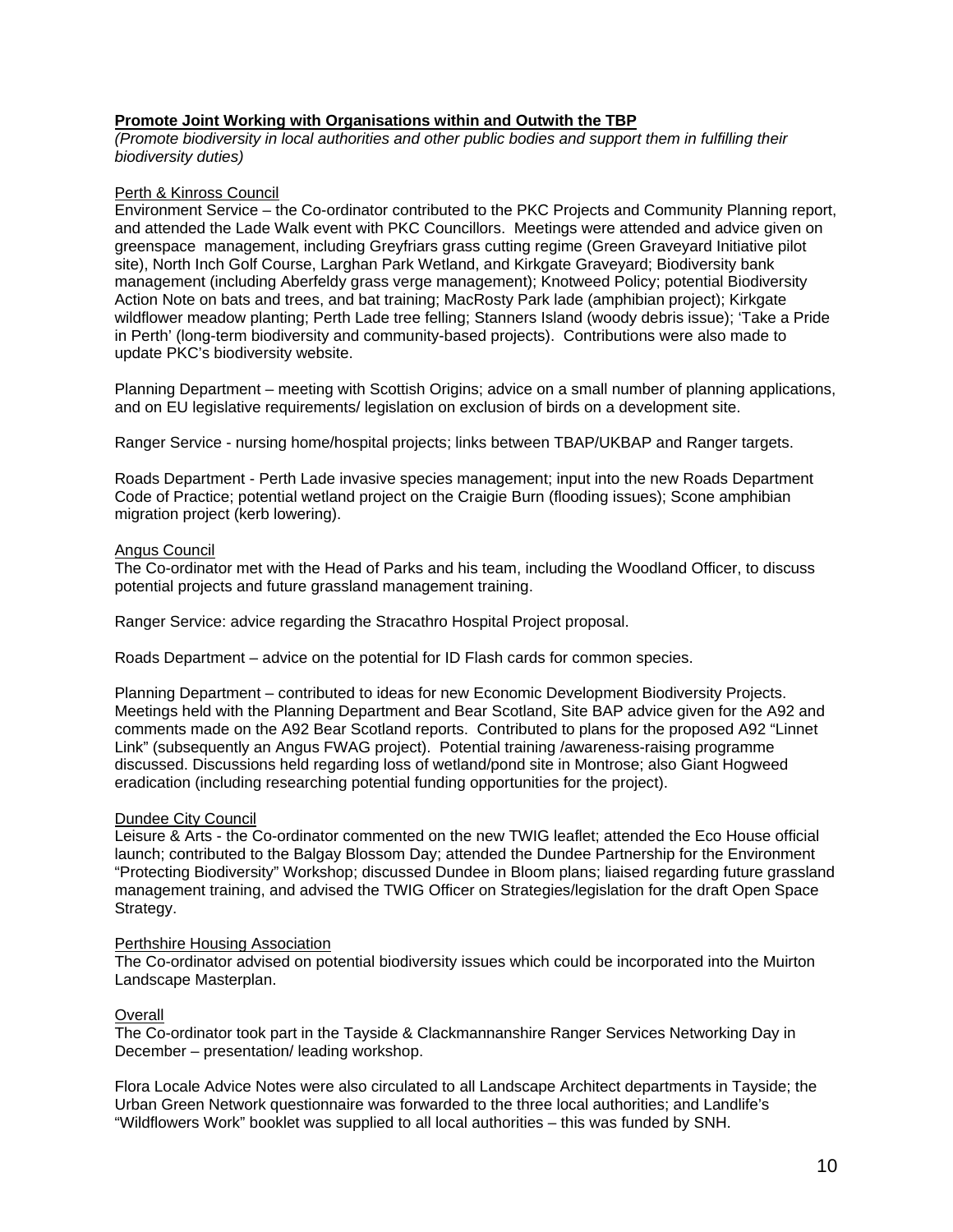*2005-06: the Tayside/Clackmannanshire Rangers' Networking Day: the Co-ordinator gave a joint presentation with the Clackmannanshire Biodiversity Officer and lead a Swift Workshop. Regular liaison with the Ranger Services ensured additional biodiversity input on site management proposals, together with links to national publicity, additional species management, and projects regarding Red Squirrels and Swifts.* 

*In Angus and Perth & Kinross Councils, greenspace management (particularly grassland regimes) were highlighted, and numerous pond projects planned and undertaken. The Co-ordinator contributed to Perth & Kinross Council's "Fit for Purpose" open spaces assessment form. There was a greater interest in Sustainable Urban Drainage Systems and their contribution to biodiversity. The Coordinator commented on the local authority's Community Planning paper and ensured that the Perth Community Programme took cognisance of biodiversity, particularly in the new Muirton Estate social housing rebuild.* 

*2007-08: A Review of the actions proposed within the Partnership's "Incorporating Biodiversity into Local Services" document (pub. 2002) will raise awareness of the biodiversity duty within the three local authorities.* 

#### **Promote Biodiversity in Public Bodies – the 'Building Better Biodiversity Programme'**

The Co-ordinator undertook the planning and organisation of the 'Building Better Biodiversity' programmes for 2006 and 2007. Since the Programme's inception nearly 500 people have attended a variety of seminars and workshops. Although predominately for local authority staff, the audience for these events continues to be mixed: staff from statutory bodies, many different Council departments, private businesses, consultants, and staff from Non-Governmental Organisations.

In 2006-07 two lunch-time seminars were organised – on  $4<sup>th</sup>$  May: 'Protected Species Legislation' (23 people attended); and on 20<sup>th</sup> June: 'Swift Nest Site Conservation' (15 people attended). Nine people .<br>attended the second Perthshire Grassland Discussion Day on 23<sup>rd</sup> June.

Following the Protected Species Legislation seminar it was proposed that a Tayside Environmental Legislation Working Group be set up so that local authorities could gain better advice.

With part-funding from the Biodiversity Action Grant Scheme, the Co-ordinator organised a Planning for Wildlife Seminar: 'Accommodating Wildlife in Everyday Developments'. This took place in Perth on 13<sup>th</sup> March 2007 (60 delegates attended from all over Central Scotland); the presentations will be put on the biodiversity website in due course.

The seminar was chaired by the Perth Provost and presentations included:

- "Biodiversity and Buildings Protected Species and the Law" (Ben Ross, SNH);
- "Barn Owls, Buildings and Trees" (Les Hatton, in place of the key speaker, Ian Langford of Natural England);
- "Development Sites and Wildlife Crime" (Alan Stewart, Tayside Police);
- "Bats: Nightmare or Added Value" (Keith Cohen, RPS Planning & Development Ltd.);
- "Making Swifts Good for Business Examples of Good Practice in Tayside and Beyond" (Clare Darlaston, Concern for Swifts Scotland).

Afternoon tutorials allowed delegates to explore subjects in depth. These included:

- Birds and the Law (Les Hatton, Eden Ecology Ltd.);
- Wildlife Law (Alan Stewart);
- Bats Key Issues in Developments (Anne Youngman, Bat Conservation Trust, and Keith Cohen);
- Practical Swift Nest Conservation in Public Housing (David Shepherd, Dundee Ranger Service and Clare Darlaston).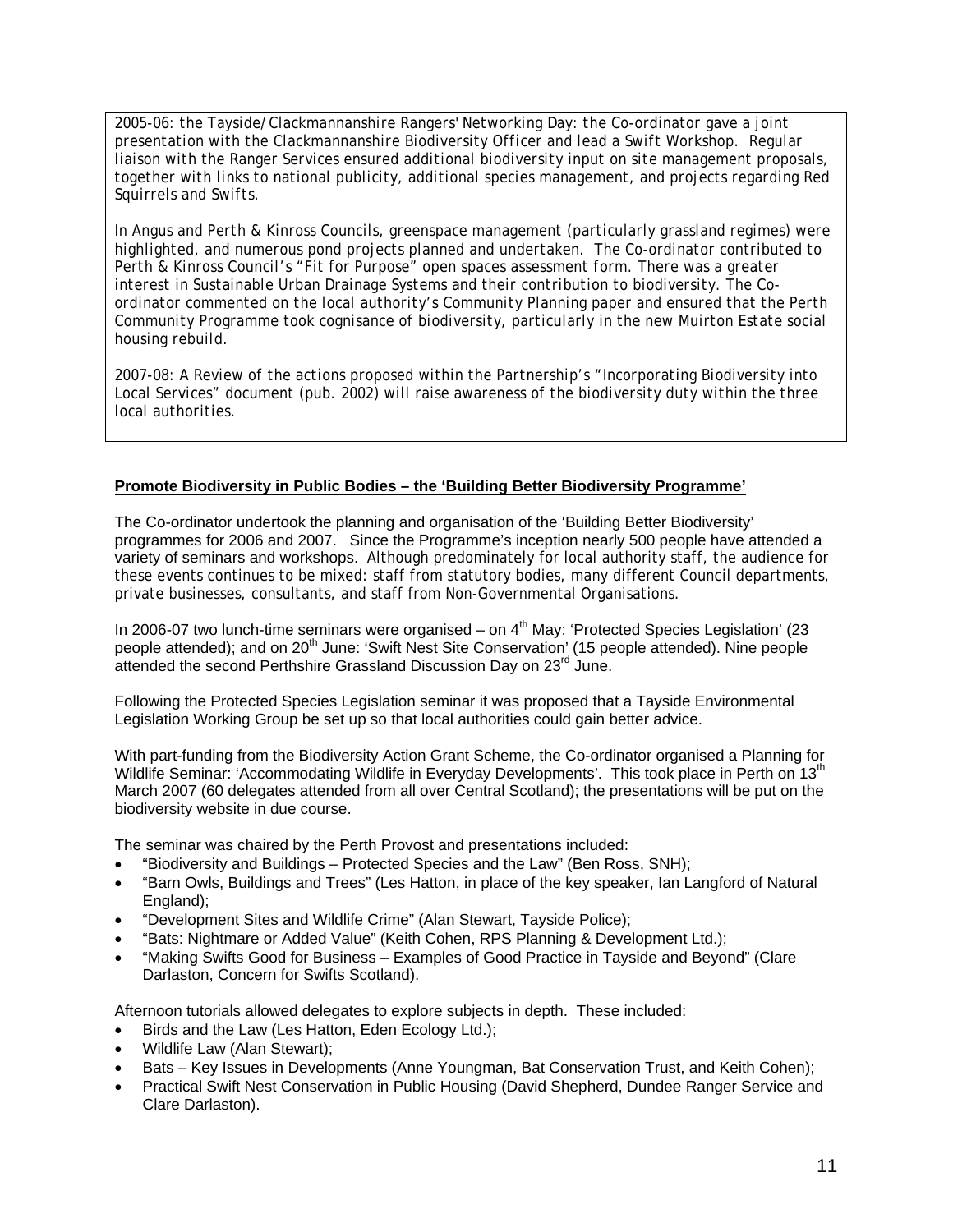One hundred and seven people attended the workshops/seminar in the year 2006-07. Fewer events were held owing to Partners being unable to host events free of charge as in previous years.

#### *2005-06: 240 people attended the Building Better Biodiversity events.*

*2007-08: The series of events will be widened to include lunch-time seminars, half day workshops and occasional full-day seminars.* 

#### LBAP Officers' Network

The Co-ordinator attended a Regional LBAPO meeting (to discuss Tayside, Clackmannanshire and Fife joint projects). The Loch Lomond & Trossachs National Park LBAP had a cross-boundary meeting in November to discuss their new Biodiversity Action Plan and ideas for joint projects. Two LBAPO Network meetings were held during 2006-07: in Inverness (October 2006) and Falkirk (March 2007).

The Co-ordinator also advised the Northern Ireland Biodiversity Manager and Mid Lothian LBAP Officer regarding the developers' biodiversity leaflets; the Clacks LBAPO regarding sand martin projects; and liaised with the Cairngorms Biodiversity Partnership regarding joint projects/ funding opportunities; the Fife LBAPO regarding Strategic Environmental Assessments; Edinburgh LBAPO regarding Planning Seminars and publications.

#### Business and Biodiversity

The Co-ordinator had the opportunity to work with the Business Environment Partnership (BEP) to bring new projects to Tayside. The most successful one was at TayPack Potatoes. The BEP prepared a Site BAP (linked to the Tayside Barn Owl Project and potential Tree Sparrow Project), and liaised with the Partnership, including SAC and FWAG. A two-page article on the Tayside projects was featured in the March/April 2007 issue of SEPAView.

In addition, a building contractor and an architect both enquired about sand martin barrels and the design of artificial sand martin walls. A meeting with A J Stephens, Builders, may lead to incorporating major biodiversity issues into a large planning application; advice was also given to NHS East Lothian regarding Tayside's hospital and sheltered housing projects.

#### BARS Monitoring

As the UKBAP Review was underway during 2006-07 this led to a delay in completing the TBAP's own 1<sup>st</sup> Tranche Review and entering the Partnership's Actions on to the UK Biodiversity Action Recording System. In the meantime, BARS training/ discussion days were hosted by the JNCC/Scottish Biodiversity Forum in Stirling (in October) and Perth (March) which the Co-ordinator attended.

*2007-08: With the publication of the UKBAP Review, the TBAP's 1st Tranche Review will be completed and the revised actions input to BARS, together with other relevant actions arising from the Project Priority listing.* 

#### **Research and Co-ordination of 2nd Tranche HAPs and SAPs**

The finalised Action Plans were put on the biodiversity website for a short consultative stage. Together with sub-group members, post-consultation amendments were undertaken.

*2007-08: The finalised 2nd Tranche of the TBAP will be published on the website.*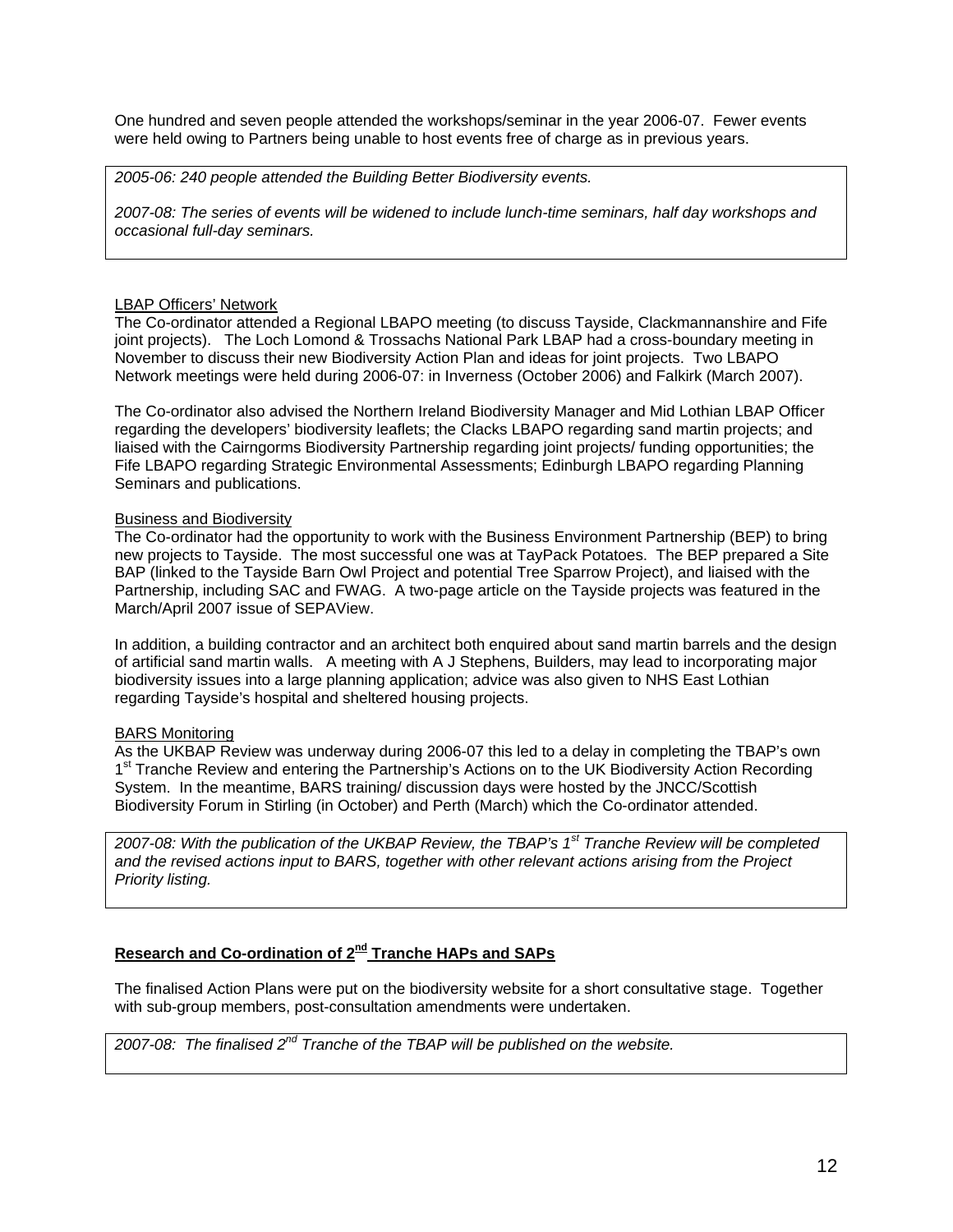#### **Training**

The Co-ordinator attended a 'Buildings and Biodiversity' Conference in Inverness and a half day's training on 'Trees and the Law' with the Perth & Kinross Tree Wardens.

Perth & Kinross Council training modules were undertaken throughout the year: Equality & Diversity Race Module; Child Protection; Disability: Modules 1 (New Perspective) and 2 (Communication Skills). A half day's PowerPoint training was also attended in February.

The Co-ordinator undertook private Continuing Professional Development by attending the 'Caring for God's Acre' Conference, a Grassland Management course and the Scottish Woodland conference.

#### **Supporting the Tayside Biodiversity Partnership**

Funding for the year 2006-07came from Scottish Natural Heritage (35%) and the three local authorities (65%). Much in-kind help came from many other quarters: a number of Partners hosted the Steering Group, Management Team and sub-group meetings, as well as the Building Better Biodiversity seminars. Much of the work of the sub-groups and Steering Group is undertaken voluntarily. Angus FWAG, Perth & Kinross and Dundee City Councils donated exhibition space for the Partnership's display banners.

#### **Thanks and Acknowledgements**

Thanks are due to the funders; Professor Martin Price, the Partnership's Chairman, Jeremy Milne and Angela Paterson of the Centre for Mountain Studies; and all members of the Partnership for their ongoing support and assistance throughout the past year. Thanks also to the sub-group leaders and members, as well as the wider partnership of organisations, businesses and individuals. Special thanks are due to Lynda Ronald for her design expertise and to Lorraine Smith of Perth & Kinross Council for their administrative assistance. This Report has been compiled by Catherine Lloyd, Biodiversity Coordinator, on behalf of the Tayside Biodiversity Partnership.

#### *Further information*

From  $4<sup>th</sup>$  April 2007 the Tayside Biodiversity Partnership's office will be: c/o Floor 13, Dundee City Council, Tayside House, Dundee. DD1 3RA

Tel. 01382 433042 E-mail – [tayside.biodiversity@ukf.net](mailto:tayside.biodiversity@ukf.net) Website – [www.taysidebiodiversity.co.uk](http://www.taysidebiodiversity.co.uk/) 

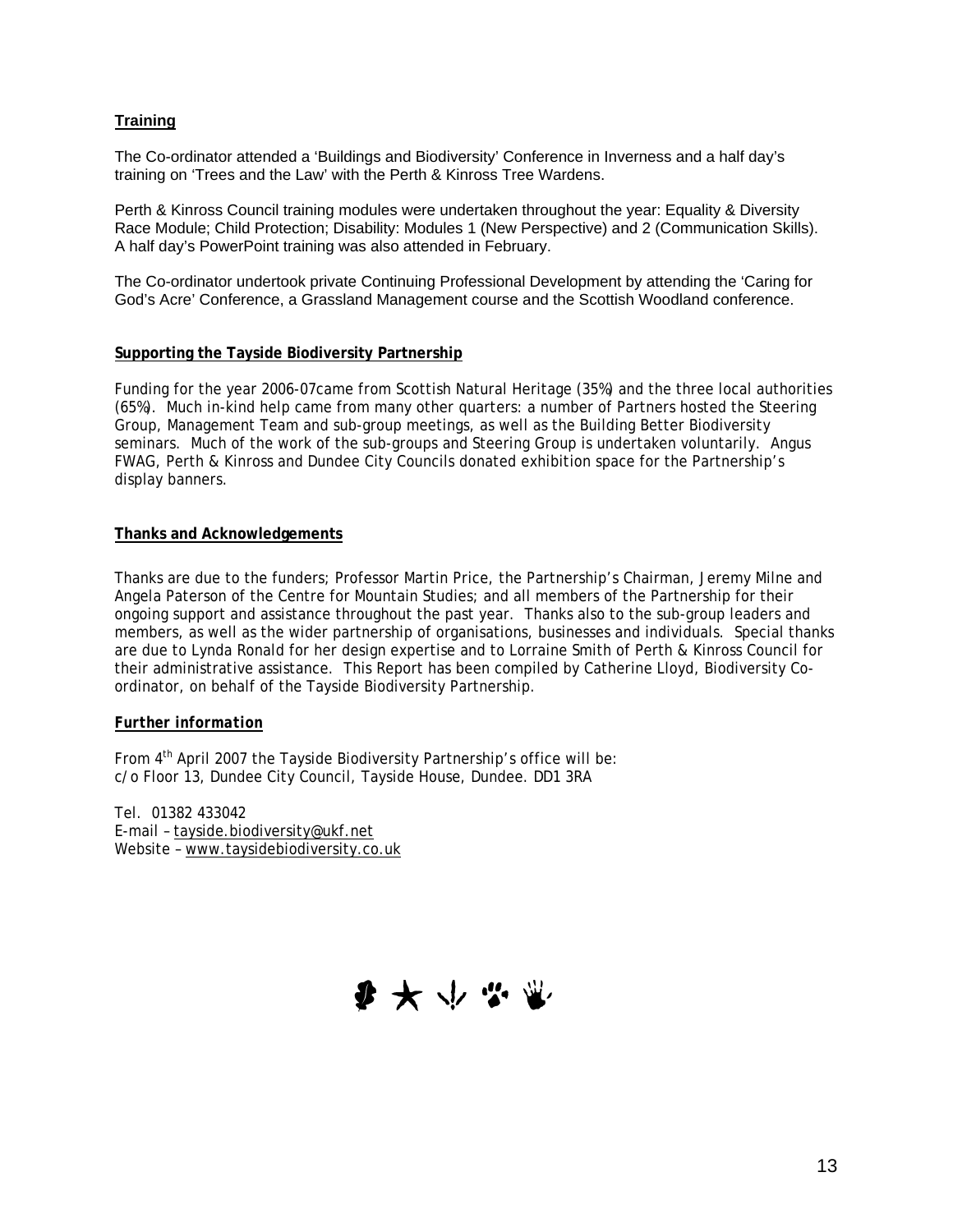#### **Current Steering Group**

Stewart Roberts **Angus Council** 

Pam Coutts **Angus Council** Merrill Smith **Dundee City Council** Alison Anderson **Dundee City Council** Bryan Harris **Dundee City Council** Syd House **Forestry Commission Scotland**<br>Mike Strachan **Forestry Commission Scotland** Forestry Commission Scotland Carol Littlewood Farming and Wildlife Advisory Group (Angus) Richard Lockett Farming and Wildlife Advisory Group (Perth) Kate Scott **National Farmers' Union Scotland** Ben Notley National Trust for Scotland Martin Price **Perth College (Centre for Mountain Studies)** (Chairman, TBP, from October 2004)<br>Perth and Kinross Council Douglas Flint **Perth and Kinross Council**<br>Mark Simmons **Perth and Kinross Council** Perth and Kinross Council Bruce Anderson **Bruce Anderson** Royal Society for the Protection of Birds<br>Christine Hall **Royal Society Scottish Agricultural College** Scottish Agricultural College Alan Hendry Scottish Executive Environment and Rural Affairs Dept. Jo Long **Scottish Environment Protection Agency** Bruce Campbell **Scottish Environment Protection Agency** Martyn Jamieson **Scottish Field Studies Association**<br>Ruth Harland **Scottish Rural Property and Busin** Scottish Rural Property and Business Association Paul Ramsay **Scottish Rural Property and Business Association**<br>Carolyn Warwick **Scottish Natural Heritage** Scottish Natural Heritage Andrea Williams **Scottish Wildlife Trust** Catherine Lloyd Tayside Biodiversity Co-ordinator

> *Appendix 2 Treasurer's Statement (yet to attach)*